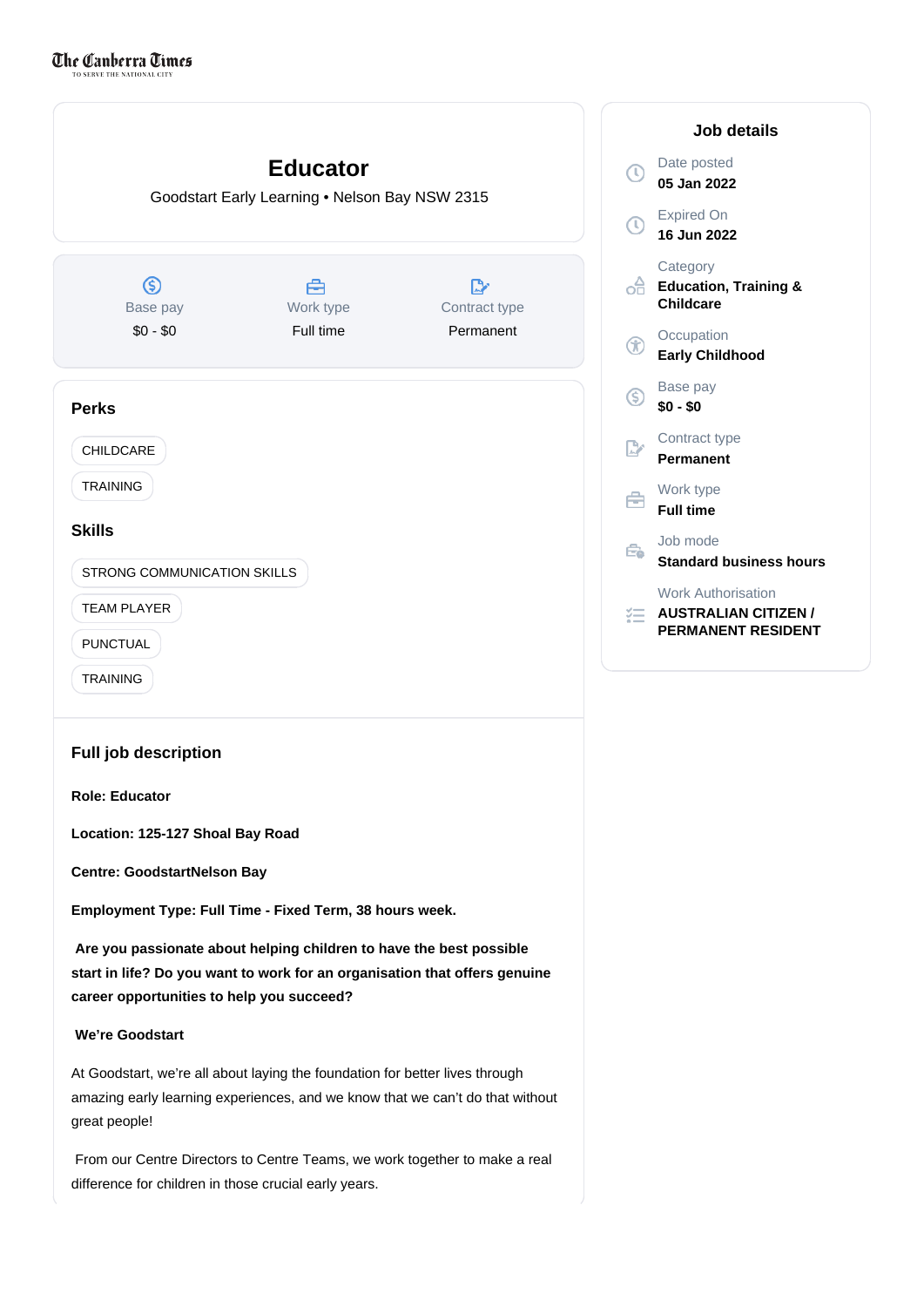Safety, health and wellbeing are more than just words to us, they are a personal commitment and a promise we make to our children, our families and each other every day.

 We're Goodstart – a not-for-profit with a vision for Australia's children to have the best possible start in life.

## **Your Impact**

As an Educator you will be a team player, collaborating with the Senior Educators and Educational Leader within your centre to observe, inform and continuously improve our educational programs on offer to children. You put safety first with everything that you do and ensure all learning experiences are inclusive and response to the needs of all children.

## **You'll help achieve this by**

- Hold a Certificate III in Early Childhood (ACECQA recognised qualification)
- Displaying a Strong knowledge of the Early Years Learning Framework and National Quality Standards
- Demonstrating exceptional knowledge of safety and wellbeing
- Being a passionate Educator who is driven by a desire to provide quality learning experiences
- Willingness to learn and be a part of the team
- Maintaining strong communication skills, being reliable and punctual

## **What Goodstart can offer you**

- Job security and stability
- Professional development and training
- Competitive above award rates
- Ability to purchase additional annual leave
- Employee Assistance Program
- Uniform Allowance
- Childcare discount (from 15 30%)

If you have strong knowledge of the Early Years Learning Framework and National Quality Standards, plus hold a Certificate III in Early Childhood (ACECQA approved equivalent), then we want to meet you!

## **Supporting our people and protecting our children**

We are an equal opportunity employer that is proud of our inclusive and diverse work environment. We support and encourage individual growth and strong teams that are made up of many different cultures and backgrounds.

We are committed to child safety. We believe children have the right to be safe, happy and empowered. Our commitment is underpinned by Article 3 of the United Nations Convention on the Rights of the Child.

We are deeply committed to reconciliation and creating an environment where